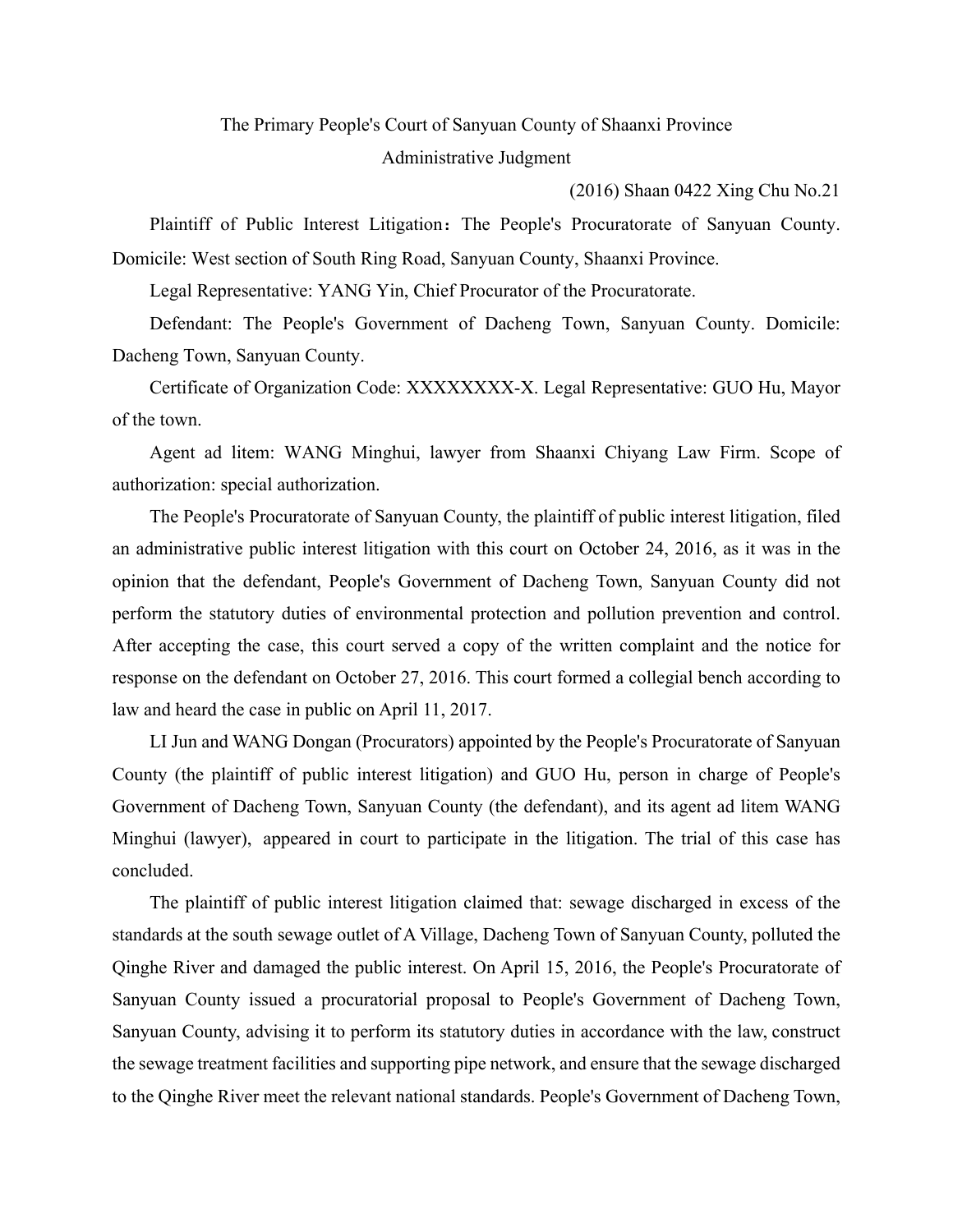Sanyuan County neither provided a written reply after receiving the procuratorial proposal nor performed its duties in accordance with the law. Sewage discharge issues remained. On June 19, the People's Procuratorate of Sanyuan County authorized Xi'an Yuchi Testing Technology Co., Ltd. to test sewage discharged from the case-related sewage outlet. After three irregular tests from June 20 to July 4, it was found that BOD5, CODcr, ammonia nitrogen and suspended matter in the sewage all exceeded in varying degrees the integrated wastewater discharge standard of the Yellow River Basin (Shaanxi part) and the Grade 1 standard prescribed in the Integrated Wastewater Discharge Standard of the Nation (GB8978-1996). The public interests were still impaired.

The plaintiff of public interest litigation claimed that, in accordance with Article 50 and Article 51 of *the Environmental Protection Law of the People's Republic of China* and Article 54 of *the Regulation of Shaanxi Province on Administration of the Weihe River Basin*, the People's Government of Dacheng Town, Sanyuan County, as the responsible department for the environmental protection along the tributary of the Weihe River, had the duties of constructing sewage pipe network and facilities for centralized treatment of sewage in rural areas, and shall ensure environmental protection and water pollution prevention and control, however, they failed to perform their duties in accordance with the law, resulting in the discharge of excessive sewage into Qinghe River and the damage to public interests. Therefore, it requested people's court: 1. to confirm that the failure of the People's Government of Dacheng Town, Sanyuan County to perform the duties of environmental protection and pollution prevention and control in accordance with the law was illegal; 2. to order the People's Government of Dacheng Town, Sanyuan County to continue the performance of its statutory duties in accordance with the law, construct the sewage treatment facilities and supporting pipe network, and ensure that the sewage discharged into Qinghe River meet the relevant standards.

To support its claims, the plaintiff of public interest litigation submitted the following legal basis and evidence to this Court:

The first group of legal basis: 1. *Decision of the Standing Committee of the National People's Congress on Authorizing the Supreme People's Procuratorate to Launch the Pilot Program of Initiating Public Interest Actions in Certain Areas*; 2. Plan for the Pilot Project of Instituting Public Interest Litigations by the Procuratorial Organs by the Supreme People's Procuratorate; 3. Implementation Plan for Pilot Program of Public Interest Litigations Instituted by the Procuratorial Organs by Shaanxi Provincial People's Procuratorate; and 4. Implementation Plan for Pilot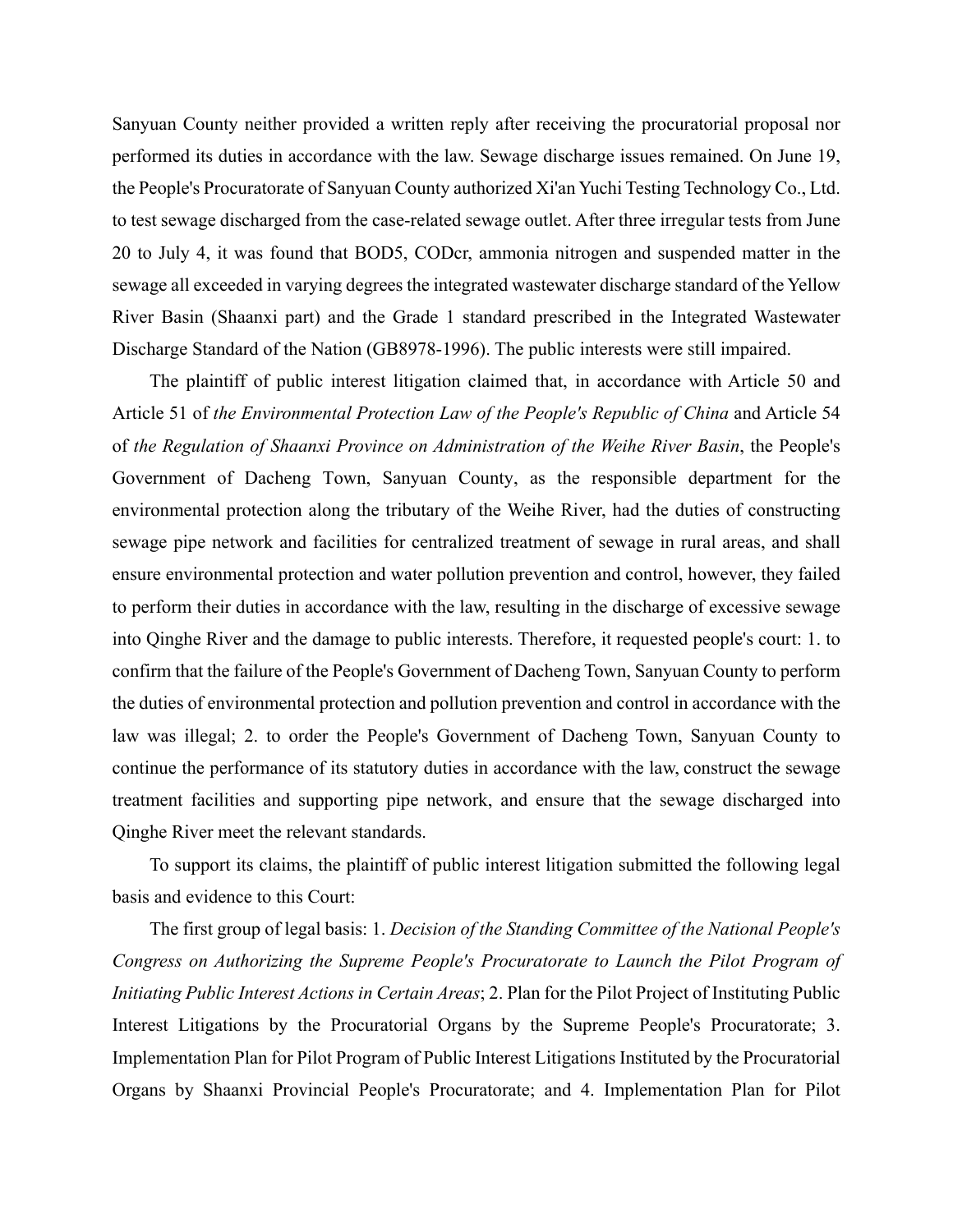Program of Public Interest Litigations Instituted by the Procuratorial Organs issued by Xianyang Municipal People's Procuratorate. To prove that: the People's Procuratorate of Sanyuan County is eligible as the public interest litigant for this case.

The second group of legal basis and evidence: 1. Articles 6, 50 and 51 of *the Environmental Protection Law of the People's Republic of China*; 2. Articles 29 and 54 of *the Regulation of Shaanxi Province on Administration of the Weihe River Basin*. 3. a copy of the explanation on the situation of Qinghe River and a copy of drawing by Water Affairs Bureau of Sanyuan County. To prove that: People's Government of Dacheng Town, Sanyuan County (defendant) has statutory duties to construct the sewage treatment facilities and supporting pipe network, and ensure that the sewage discharged to the Qinghe River meet the relevant national standards.

The third group of evidence: 1. a copy of the notes of the spot investigation; 2. copies of four photos of the case; 3. a copy of statements made by GUO Hu, the Mayor of Dacheng Town; and 4. a copy of the inquiring record of WANG Xinmin. To prove that: People's Government of Dacheng Town, Sanyuan County (defendant) is slack in performing its duties, resulting in the impairment of the public interests.

The fourth group of evidence: a copy of procuratorial proposal issued by the People's Procuratorate of Sanyuan County and a copy of the acknowledgment of service. To prove that: The People's Procuratorate of Sanyuan County has completed the pre-litigation procedures for initiating the public interest litigation.

The fifth group of legal basis and evidence: 1. two copies of the Integrated Wastewater Discharge Standard of the People's Republic of China (GB8978-1996) and the integrated wastewater discharge standard of the Yellow River Basin (Shaanxi part); 2. three copies of the inspecting and testing report issued by Yuchi Testing Center of Xi'an; 3. copies of eight photos of the case; and 4. a copy of the Statement of People's Government of Dacheng Town on the Sewage Discharge Situation within the Jurisdiction. To prove that: the defendant did not reply with the rectification status within one month as required after receiving the procuratorial proposal issued by the People's Procuratorate of Sanyuan County on April 15, 2016. The defendant did not reply until October 20, 2016, and the issue of sewage discharge in excess of the standards from the sewage outlet involved remained unsolved.

The defendant raised no objection to the authenticity and proof purpose of the first group of legal basis submitted by the plaintiff of public interest litigation, and acknowledged the subject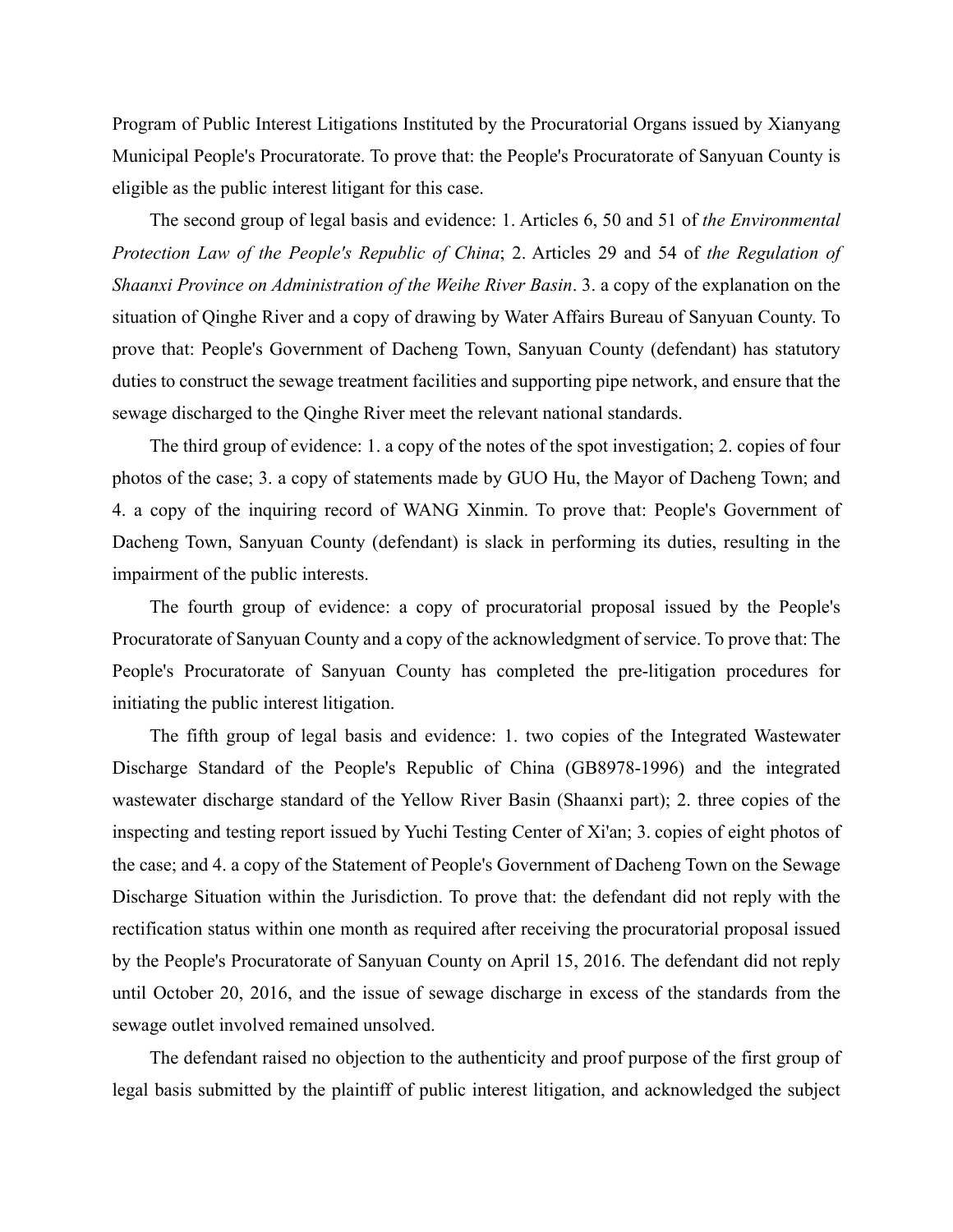eligibility of the People's Procuratorate of Sanyuan County as the plaintiff of public interest litigation of the case to file the public interest litigation; the defendant raised no objection to the authenticity and proof purpose of the second group of evidence submitted by the plaintiff of public interest litigation; the defendant raised no objection to 1, 2, 3 of the third group of evidence submitted by the plaintiff of public interest litigation, but believed that 4 of the third group of evidence, the inquiring record of WANG Xinmin, were testimony of witness and such witness shall testify in court, therefore such evidence shall not be admissible; the defendant raised no objection to the authenticity and proof purpose of the fourth group of evidence submitted by the plaintiff of public interest litigation, and; the defendant raised no objection to the legitimacy of 1, 2, 3, 4 of the fifth group of evidence submitted by the plaintiff of public interest litigation, but believes that this group of evidence can not prove defendant's nonfeasance in performing its duties.

Upon court cross-examination, the court determines the basis and evidence submitted by the plaintiff of public interest litigation as follows: the court affirms the part of the basis and evidence submitted by the plaintiff of public interest litigation to which the defendant did not object. Among the third group of evidence submitted by the plaintiff of public interest litigation, the inquiring record of WANG Xinmin is from investigation activities over someone who knows the situation by the procuratorial organ according to its functions and powers; therefore, the opinion put forward by the defendant that the witnesses shall testify in court cannot be adopted by this court. The above basis and evidence submitted by the plaintiff of public interest litigation can prove that the defendant has the statutory duties to construct public sewage pipe network and facilities for centralized treatment of sewage in rural areas as regulated by the local regulations. In addition, after receiving the procuratorial proposal from the People's Procuratorate of Sanyuan County, the defendant failed to reply with the rectification status within the required time limit. Up to now, the issue of sewage discharge in excess of the standards from the sewage outlet involved remains unsolved.

The defendant argued that: 1. The litigation filed by the public interest litigant violated Articles 39 and 41 of *the Measures for the Implementation of the Pilot Program of Initiating Public Interest Actions by People's Procuratorates*. In 2012, the defendant proposed to invest 71.38 million yuan in the construction of sewage treatment plant and sewage pipe network to the County's Development and Reform Commission, Environmental Protection Bureau, Bureau of Land Resources and Bureau of Housing and Urban-rural Development for approval. At present,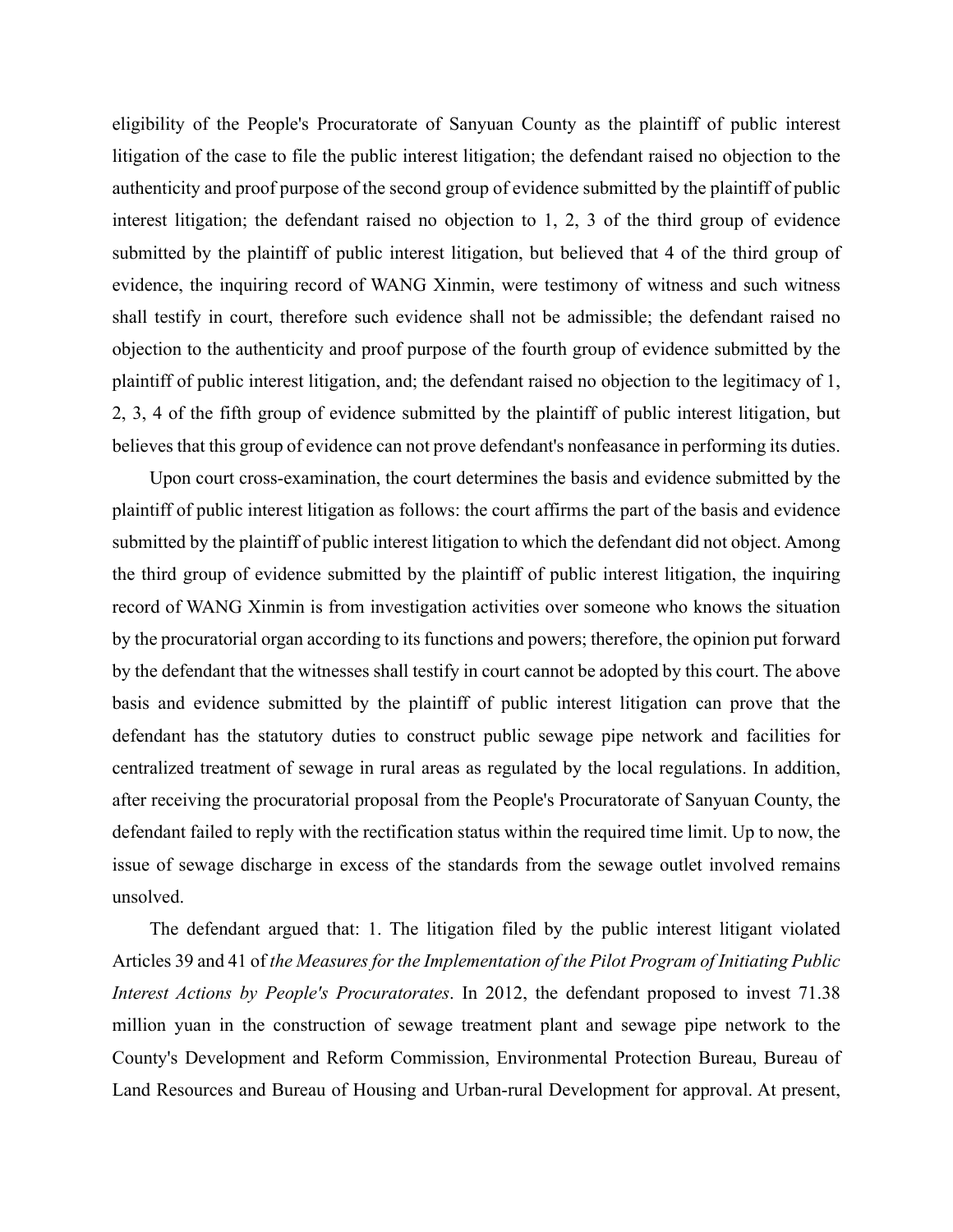land requisition for the sewage treatment plant is basically completed and construction will soon commence. Meanwhile, at the beginning of 2016, the defendant applied for the national key "threeyear rolling plan project", through which the defendant will lay a sewerage pipeline within Dacheng Town, Sanyuan County for wastewater collection with a total length of 20 kilometers and a total investment of 25 million yuan, and the application procedure for this project is basically completed. Provision (2) of Article 39 of *the Measures for the Implementation of the Pilot Program of Initiating Public Interest Actions by People's Procuratorates* provides that, if, the administrative authority has corrected its illegal administrative activities or has performed its duties according to the law before the issuance of procuratorial proposals by the people's procuratorate, the people's procuratorate shall conclude the investigation. The defendant was performing its duties in accordance with the law before the People's Procuratorate of Sanyuan County made the procuratorial proposal on April 15, 2016; therefore, the action filed by the People's Procuratorate of Sanyuan County violates Article 41 of *the Measures for the Implementation of the Pilot Program of Initiating Public Interest Actions by People's Procuratorates*. 2. The claims of this public interest litigation are unclear. According to Article 43 of *the Measures for the Implementation of the Pilot Program of Initiating Public Interest Actions by People's Procuratorates* and Article 13 of *the Measures for the Implementation of the Pilot Program of Trial by People's Courts of Public Interest Litigations Instituted by People's Procuratorates by the Supreme People's Court*, when filing a public interest lawsuit, the people's procuratorate may request the people's court to order defendant to "perform its statutory duties within a prescribed time limit". However, the second claim in this case is unclear, raising requests on both action and result. Therefore, the defendant requested the people's court to dismiss the claims of the plaintiff of public interest litigation.

To support its arguments, the defendant submitted the following evidence to this Court:

The first group of evidence: 1. a copy of the feasibility study report; 2. a copy of Report on Submission of Proposal regarding Dacheng Town's Sewage Treatment Plant and Sewage Pipe Network Construction Project by People's Government of Dacheng Town; 3. a copy of approval on the Dacheng Town's Sewage Treatment Plant and Sewage Pipe Network by the Development and Reform Bureau of Sanyuan County; 4. a copy of the Approval of the Report on Environmental Impact of Dacheng Town's Sewage Treatment Plant and Sewage Pipe Network Construction issued by the Environmental Protection Bureau of Sanyuan County; 5. a copy the Preliminary Examination Letter on Land Use for Dacheng Town's Sewage Treatment Plant Project of Sanyuan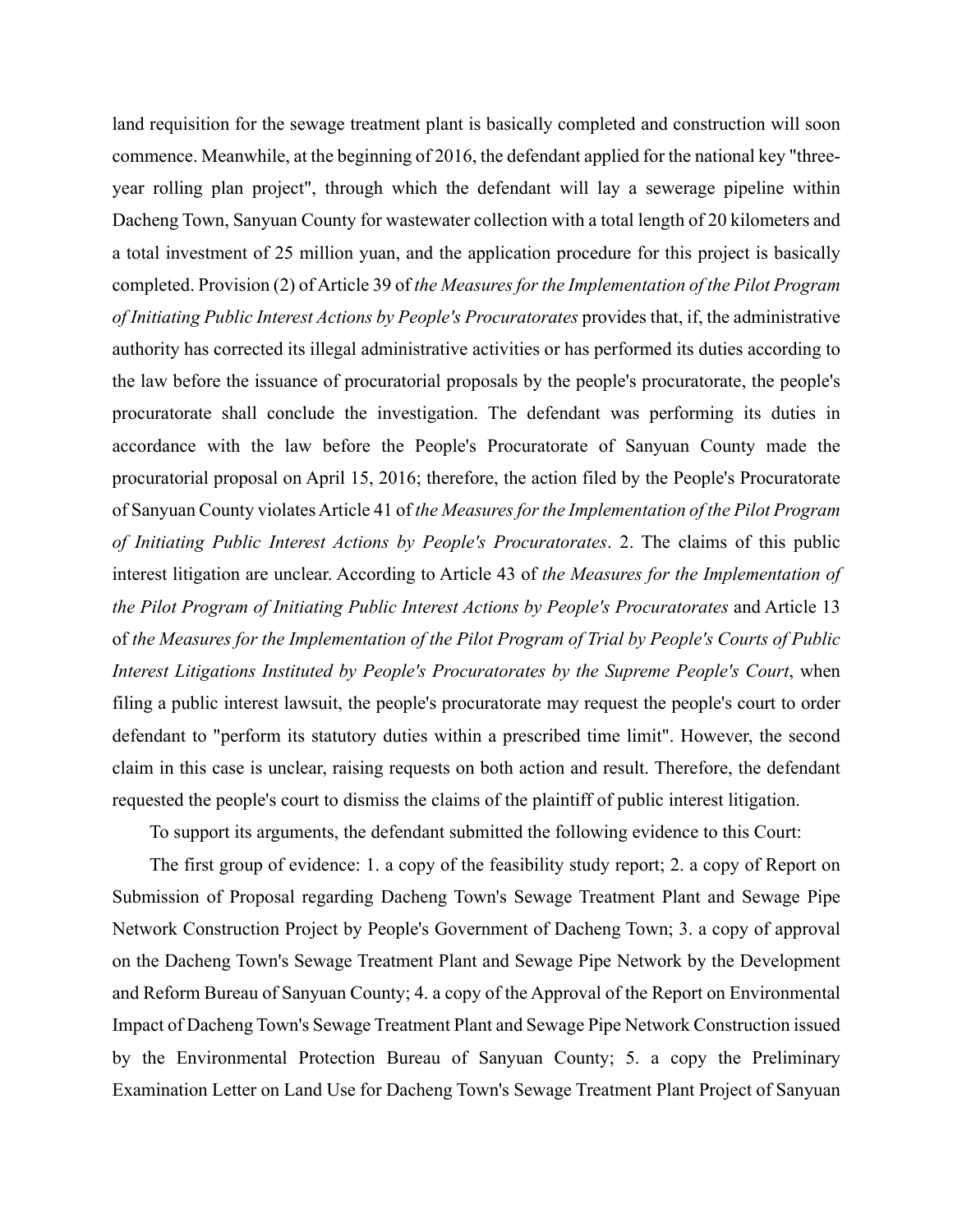County issued by the Bureau of Land and Resources of Sanyuan County; 6. a copy of the Opinion on Site Selection for the Construction Project by the Housing and Urban-rural Development Bureau of Sanyuan County; and 7. copies of four photos of sewage treatment plant site's fences enclosing construction. To prove that: in 2012, People's Government of Dacheng Town, Sanyuan County already applied for construction of sewage treatment plant and sewage pipe network and obtained approval; the sewage treatment plant's land requisition has been completed and the infrastructure is under construction. The opinion of the plaintiff of public interest litigation that the defendant did not perform its duties in accordance with law and constituted an administrative nonfeasance is untenable.

The second group of evidence: 1. three copies of People's Government of Dacheng Town's meeting minutes; 2. a copy of the construction contract on Dacheng Town's drainage network construction; 3. a copy of the contract on cleaning up and dredging the open channel of Xizhang to Wangdian section's drainage channel of Dacheng Town; 4. a copy of the construction contract for construction project of Shaanxi Province. To prove that: People's Government of Dacheng Town, Sanyuan County attached great importance to the construction of drainage pipe network and has partially performed the preliminary supporting facilities construction of the project. The opinion of the plaintiff of public interest litigation that the defendant did not perform its duties in accordance with law and constituted an administrative nonfeasance is untenable.

The third group of evidence: 1. a copy of the Approval of the Dacheng Town's Proposal for the Drainage Engineering Construction Project by the Development and Reform Bureau of Sanyuan County; 2. a copy of the Letter of Acceptance for Dacheng Town's Drainage Pipe Network Construction Project by the Development and Reform Bureau of Sanyuan County; 3. a copy of the Approval of the Report on Environmental Impact of Dacheng Town's Drainage Pipe Network Construction Project issued by the Environmental Protection Bureau of Sanyuan County; 4. a copy of Application Report on Land Use for Dacheng Town's Drainage Pipe Network Construction Project by People's Government of Dacheng Town, Sanyuan County; 5. a copy of the Preexamination Opinion Letter on Land Use for Dacheng Town's Sewage Discharge Pipe Network Construction Project of Sanyuan County issued by the Bureau of Land and Resources of Sanyuan County. To prove that: in order to completely improve the environmental situation, People's Government of Dacheng Town actively applied for projects and funding while moving forward the sewage treatment plant and the sewage pipe network construction project. People's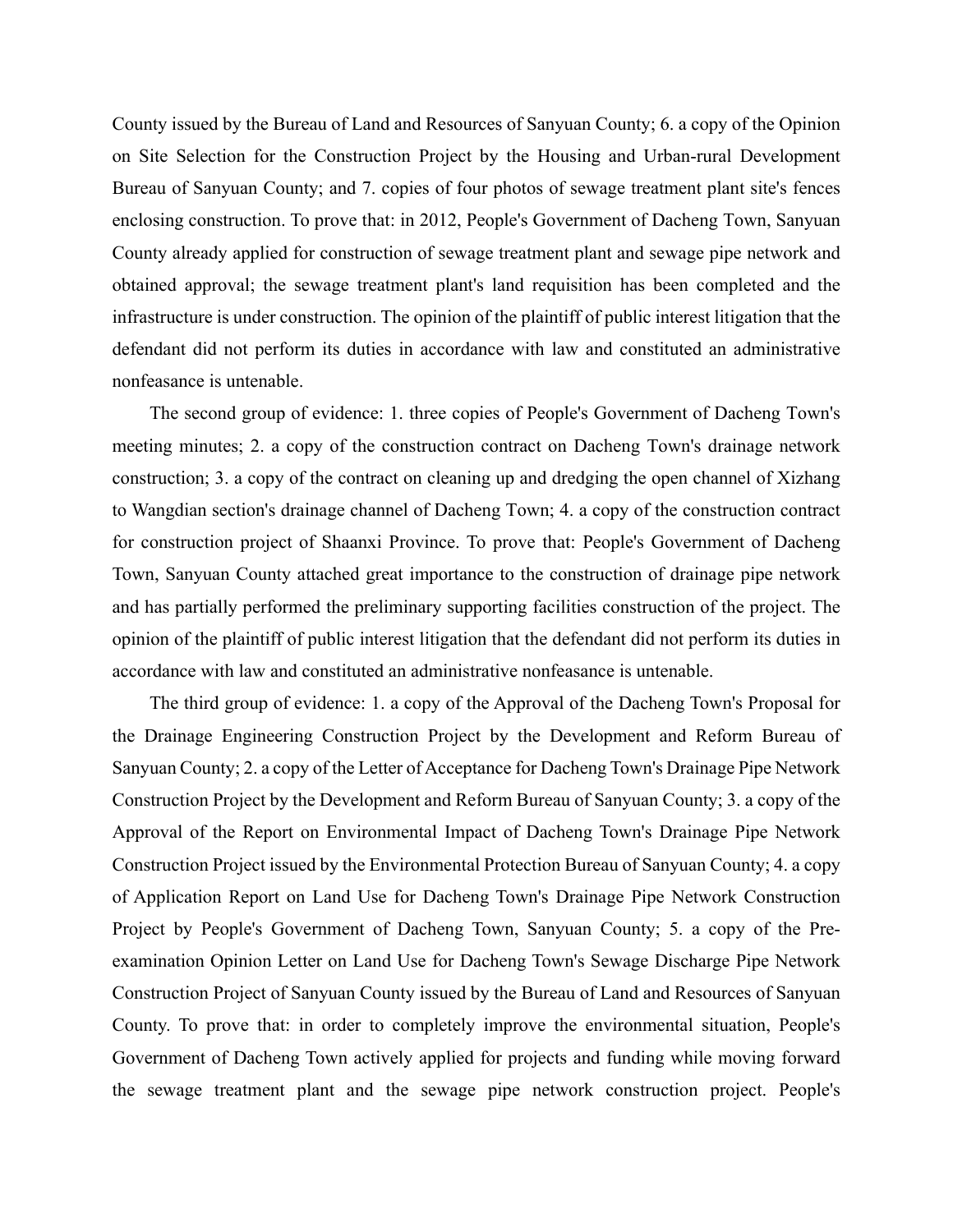Government of Dacheng Town attached great importance to the construction of drainage pipe network and has partially performed the preliminary works of the project. The opinion of the plaintiff of public interest litigation that the defendant did not perform its duties in accordance with law and constituted an administrative nonfeasance is untenable.

The plaintiff of public interest litigation had no objection to the authenticity of the above evidence submitted by the defendant, but argued that the pollution problem remained and therefore the evidence provided by the defendant cannot prove that the defendant had performed its statutory duties.

Upon court cross-examination, the court determines the evidence submitted by the defendant as follows: the court affirms the above three groups of evidence submitted by the defendant since the plaintiff of public interest litigation did not object to their authenticity and legality. The above evidence can prove that the defendant had performed some specific work in the prevention and control of sewage discharge within the jurisdiction of the town. However, according to review of the *status quo*, the pollution problem of the sewage discharged to Qinghe River from the south sewage outlet of A Village, Dacheng Town of Sanyuan County still exists. Therefore, the evidence provided by the defendant cannot prove that the defendant has fully performed its statutory duties.

Based on the above valid evidence and statements agreed by both parties, this Court finds the following case facts:

In 2012, in order to resolve sewage discharge problems of four administrative villages and seven enterprises in the east of Dacheng Town, the defendant laid the drainage pipe network for centralized discharge of the sewage ditches built in 1960s for sewage discharge to Qinghe River from the south sewage outlet of A Village, Dacheng Town. In 2012, for the purposes of optimizing the environment and solving the direct discharge of sewage, the defendant applied for the project of "Constructing Dacheng Town's Sewage Treatment Plant and Sewage Pipe Network" to the Development and Reform Bureau of Sanyuan County; the Environmental Protection Bureau of Sanyuan County; the Bureau of Land and Resources of Sanyuan County and the Housing and Urban-rural Development Bureau of Sanyuan County successively and obtained approval. Thereafter, the defendant completed the land requisition for the sewage treatment plant, but the sewage treatment plant and sewage pipe network have not been constructed and the sewage discharge still continued. On April 15, 2016, the People's Procuratorate of Sanyuan County issued a procuratorial proposal to the defendant, advising that: "Dacheng Town's partial sewage from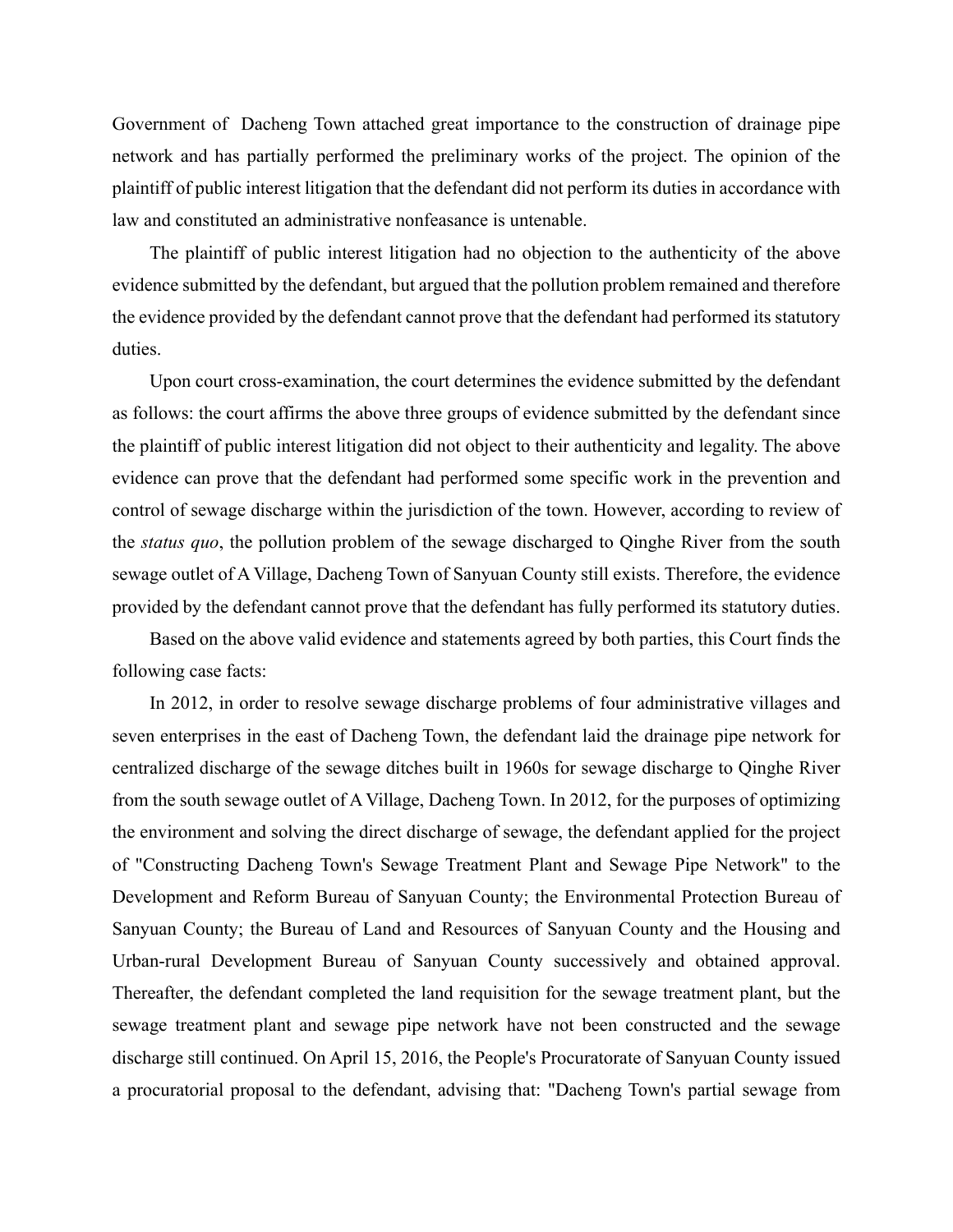production and living was discharged into Qinghe River via the left side of Jigeng Road, the south end of A Village, Dacheng Town. Due to inadequate construction of sewage treatment facilities and supporting pipe network, the discharged sewage affected the production, living and environmental quality of residents nearby", and "A Village of your Town failed to actively perform its duties with respect to the sewage discharge and disposal, which caused damages to the public interest." The People's Procuratorate of Sanyuan County advised the defendant to perform its statutory duties of improving environmental quality in accordance with the law, construct the sewage treatment facilities and supporting pipe network, and ensure that the sewage discharged to the Qinghe River meet the relevant national standards. The defendant failed to reply within the prescribed time limit after receiving the procuratorial proposal, nor did it commence the construction of the sewage treatment plant and sewage pipe network. After that, the People's Procuratorate of Sanyuan County authorized Xi'an Yuchi Testing Technology Co., Ltd. to test sewage discharged from the case-related sewage outlet. After three irregular tests on June 20, June 22 and July 4, 2016, it was found that BOD5, CODcr, ammonia nitrogen and suspended matter in the sewage all exceeded in varying degrees the integrated wastewater discharge standard of the Yellow River Basin (Shaanxi part) and the Grade 1 standard prescribed in the Integrated Wastewater Discharge Standard of the nation (GB8978-1996). The problem of sewage discharge remained. On October 24, 2016, the People's Procuratorate of Sanyuan County filed a public interest litigation before this Court, requesting people's court (1) to confirm that the failure of the People's Government of Dacheng Town, Sanyuan County to legally perform the duties of environmental protection and pollution prevention and control for sewage discharge to Qinghe River from the south sewage outlet of A Village, Dacheng Town, was illegal; (2) to order the People's Government of Dacheng Town, Sanyuan County to continue the performance of its statutory duties in accordance with the law, construct the sewage treatment facilities and supporting pipe network, and ensure that the sewage discharged into Qinghe River meets the relevant standards.

In addition, the feasibility study report submitted by the defendant on the project of "Constructing Dacheng Town's Sewage Treatment Plant and Sewage Pipe Network" specified that the construction period of the project was 25 months.

This court held that the area under the jurisdiction of the defendant, People's Government of Dacheng Town, Sanyuan County, is located in the north bank of the Qinghe River, a tributary of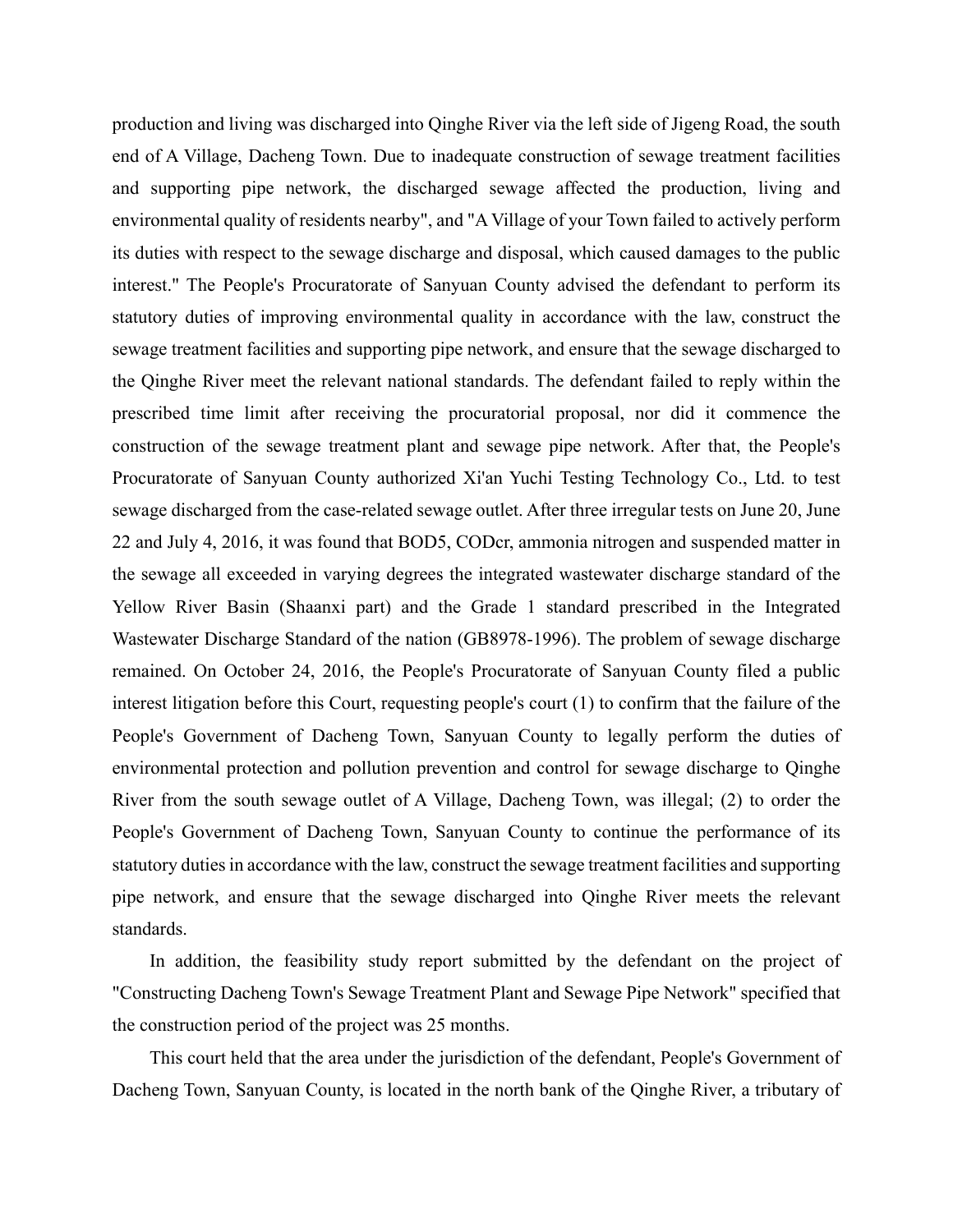the Weihe River, and the defendant has statutory duties to construct public sewage pipe network and facilities for centralized treatment of sewage in rural areas as specified in the the Regulation of Shaanxi Province on Administration of the Weihe River Basin. In 2012, the defendant submitted applications to the relevant departments for optimizing town environment. The defendant applied for the project of "Constructing Dacheng Town's Sewage Treatment Plant and Sewage Pipe Network" to the Development and Reform Bureau of Sanyuan County; the Environmental Protection Bureau of Sanyuan County; the Bureau of Land and Resources of Sanyuan County and the Housing and Urban-rural Development Bureau of Sanyuan County and obtained approval from these four departments for the construction, environmental impact, land use and site selection of this project. However, within over four years after the approval of the project involved, the defendant failed to commence construction. As a result, the long-existing sewage discharge problems of four administrative villages and seven enterprises in the east of Dacheng Town, Sanyuan County have never been treated in a centralized method and the sewage is discharged directly to Qinghe River exceeding the prescribed standards from the south sewage outlet of A Village, Dacheng Town, Sanyuan County, which has affected the production and living of residents nearby and the quality of environment. Such action violated Article 54 of *the Regulation of Shaanxi Province on Administration of the Weihe River Basin*. After the plaintiff of public interest litigation issued the procuratorial proposal to the defendant, the defendant still failed to effectively solve the problem of sewage discharge at south sewage outlet of A Village of Dacheng Town, and the public interests are still impaired. Therefore, the defendant's argument that it already performed its statutory duties by acting actively regarding the sewage discharge issues of Dacheng Town could not be upheld. The plaintiff of public interest litigation requested the court to confirm that it was illegal for the defendant not to conduct centralized treatment for sewage in the east of Dacheng Town, Sanyuan and discharge via south sewage outlet of A Village of Dacheng Town directly into Qinghe River, and for being slack in performing its duties of environmental protection and pollution prevention and control. Also, the plaintiff of public interest litigation requested the court to order the defendant to continue the performance of statutory duties in accordance with the law, construct the sewage treatment facilities and supporting pipe network, and ensure that the sewage discharged into Qinghe River meets the relevant standards. For the above claims of the plaintiff of public interest litigation, this Court upholds such claims in accordance with the law. The construction period of Dacheng Town's sewage treatment facilities and sewage pipe network